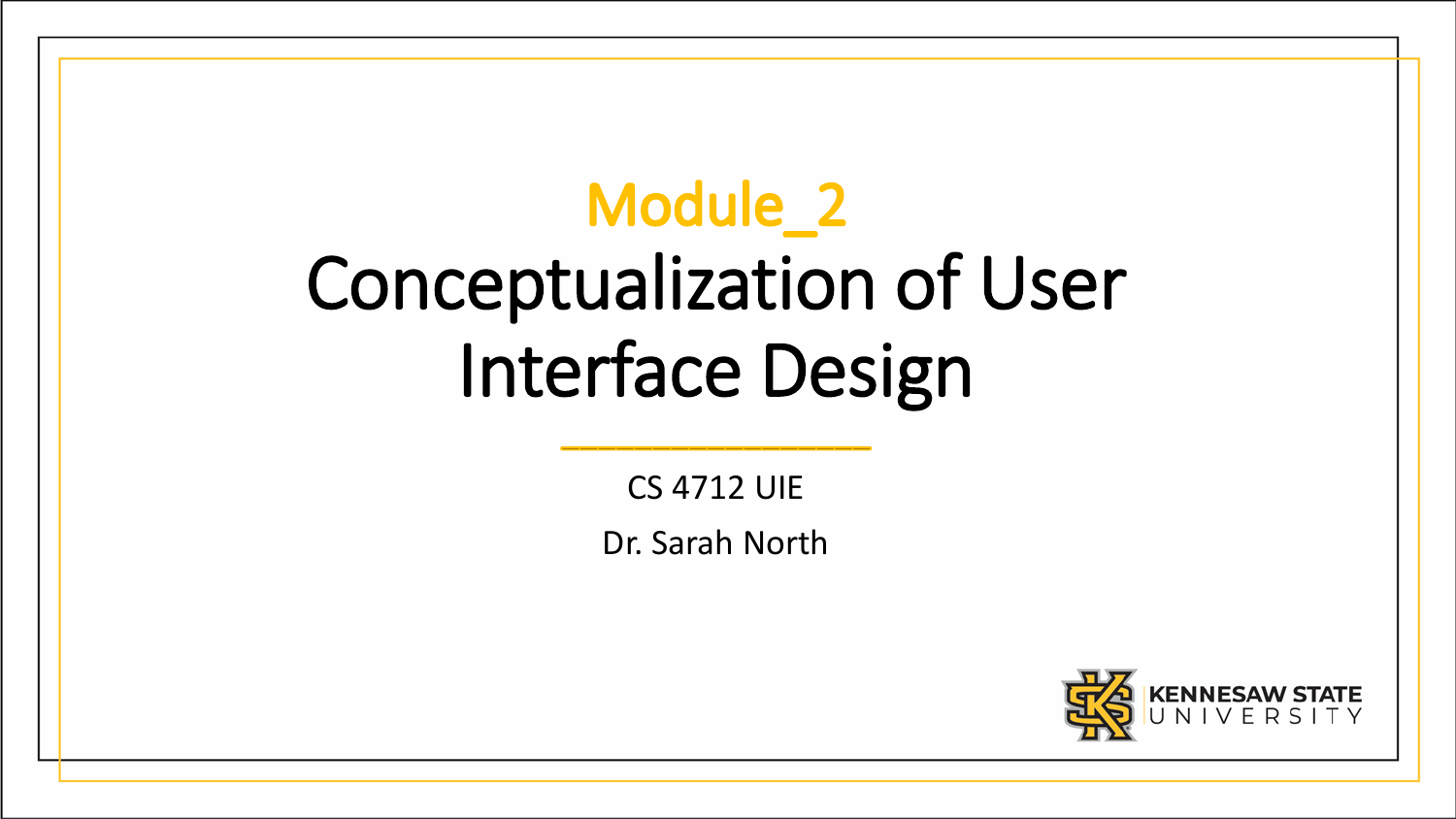# Introduction & Background

Our Interaction Changes as technologies advances

This part of the course is set in two different topics:

- **Conceptualization** is the process of clarifying and developing of terms at arriving at precise definitions ("Conceptualization excerpt", 2012). While most people have a different idea/confuse when a *concept is presented the conceptualization process should have ideological differences cleared up*.
- **User Interface (UI) Design** should take into account how certain frameworks work within and how certain designs should be noted. This section will name out certain UI designs that are notable and how individuals use them on a day to day basis.

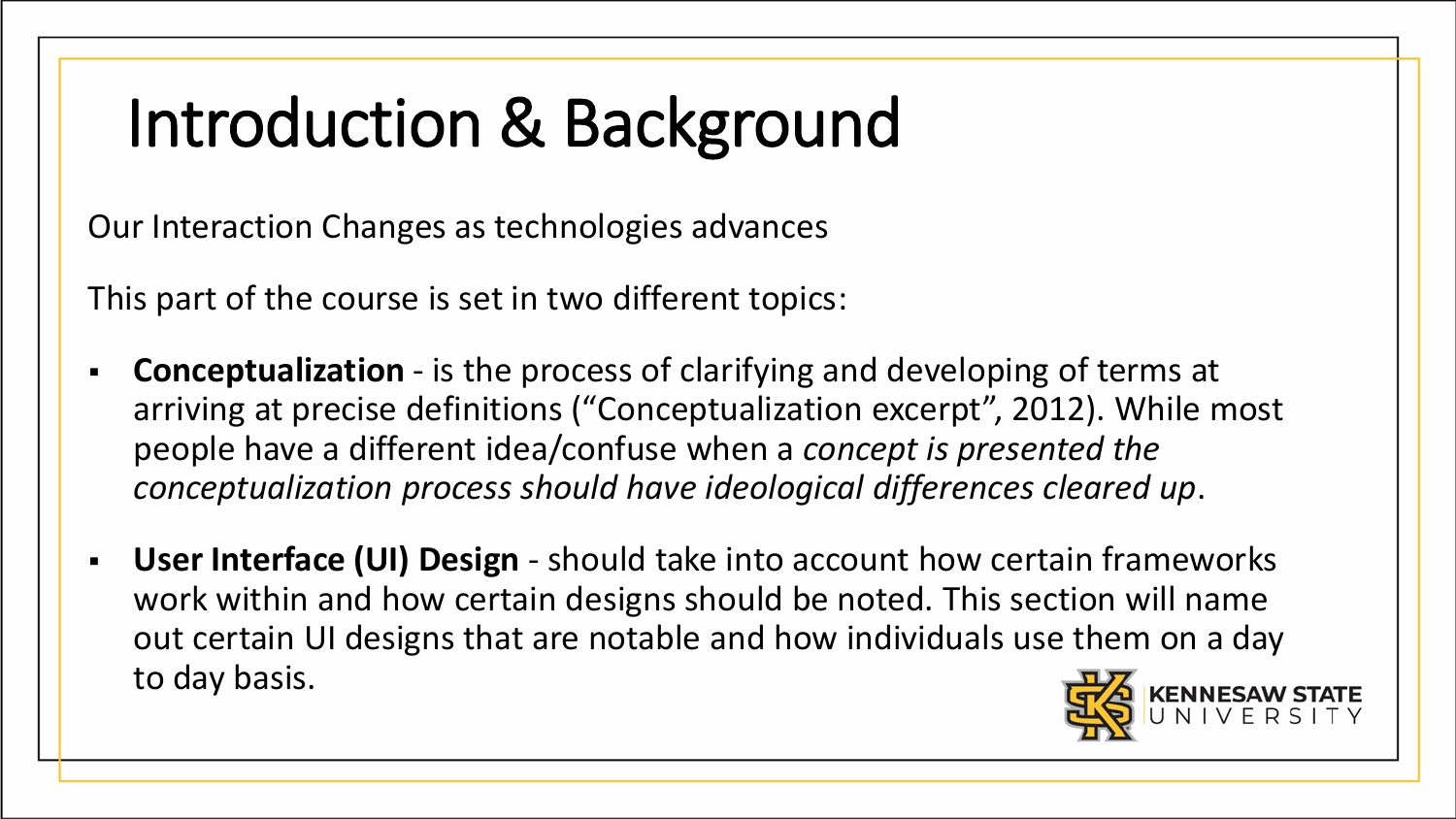# Conceptualization

- Conceptualization is the process of clarifying and developing of terms at arriving at precise definitions.
- When using concepts, conceptualization is the clear and concise way of writing definitions to the various concepts so that nothing becomes confused when carrying out said concepts.
- Conceptualization can be viewed as the stage where interface designs are prototyped.

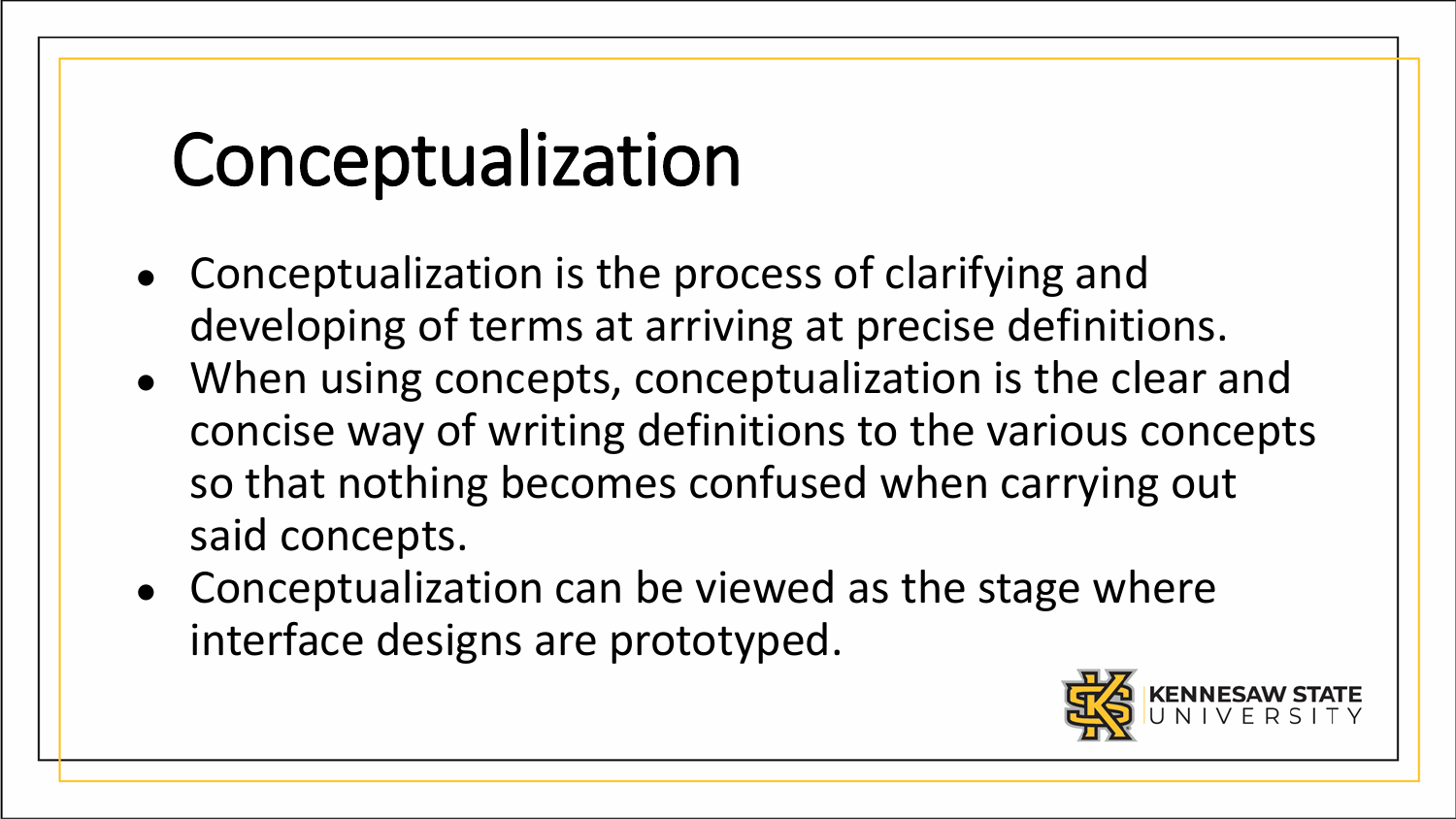# User Interface Design

- User Interface Design is the process of making interfaces in software or computerized devices with a focus on looks and styles.
- User Interfaces generally refer to graphical interfaces, but voice-control interfaces are also included.
- Every website on the internet has a User Interface Design.

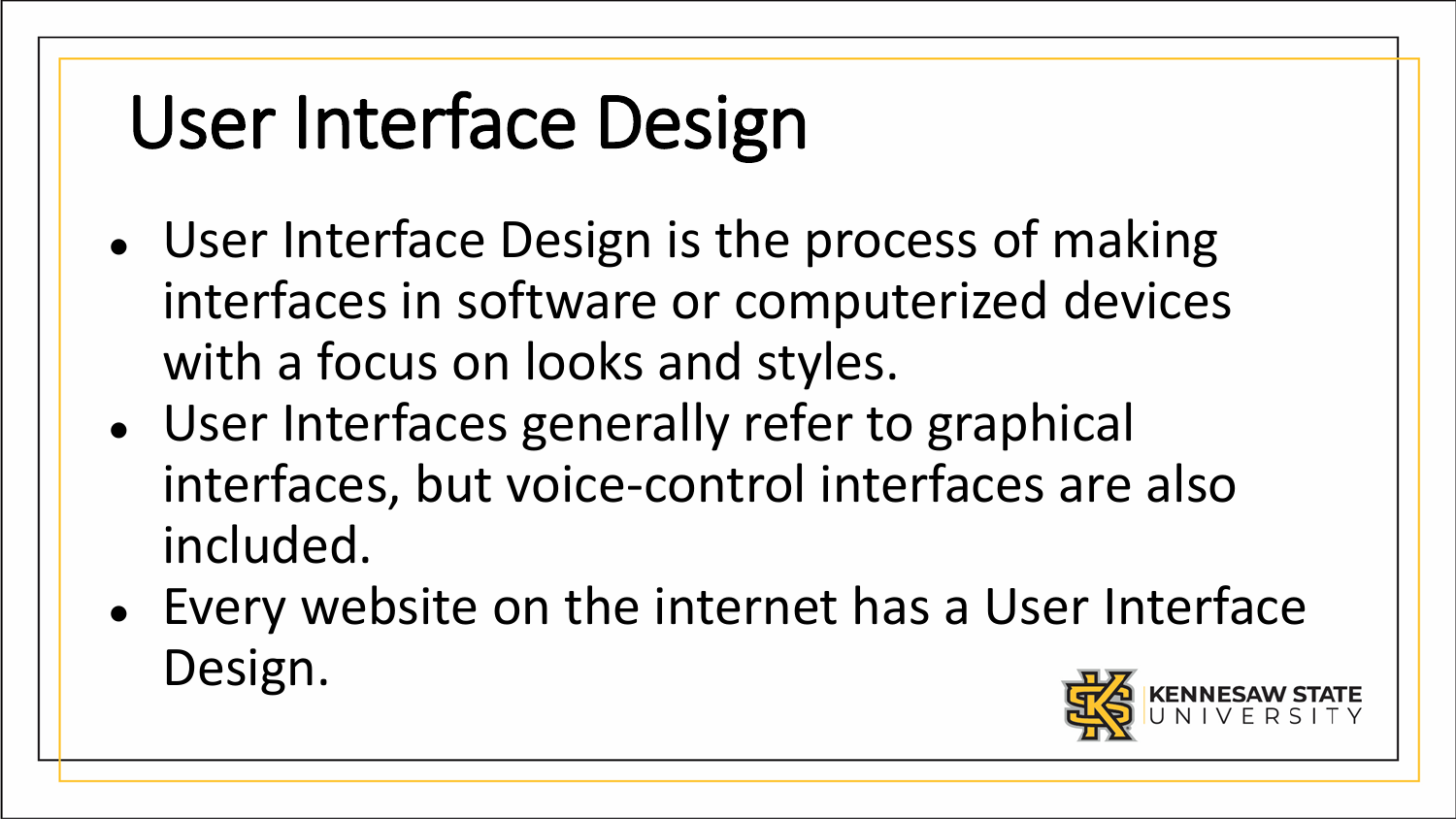# Conceptualization

- I order for a service to be popular, it is necessary that **user clearly recognize** the value of the service in order to engage to take action, this is the Key to achieving the goal of UI (User Interface).
- **UI is the bridge between User and tool/technologies with well-designed UI.**
- One of the method of Conceptualization is to **apply a development methodology know as User-Centered Design (UCD).**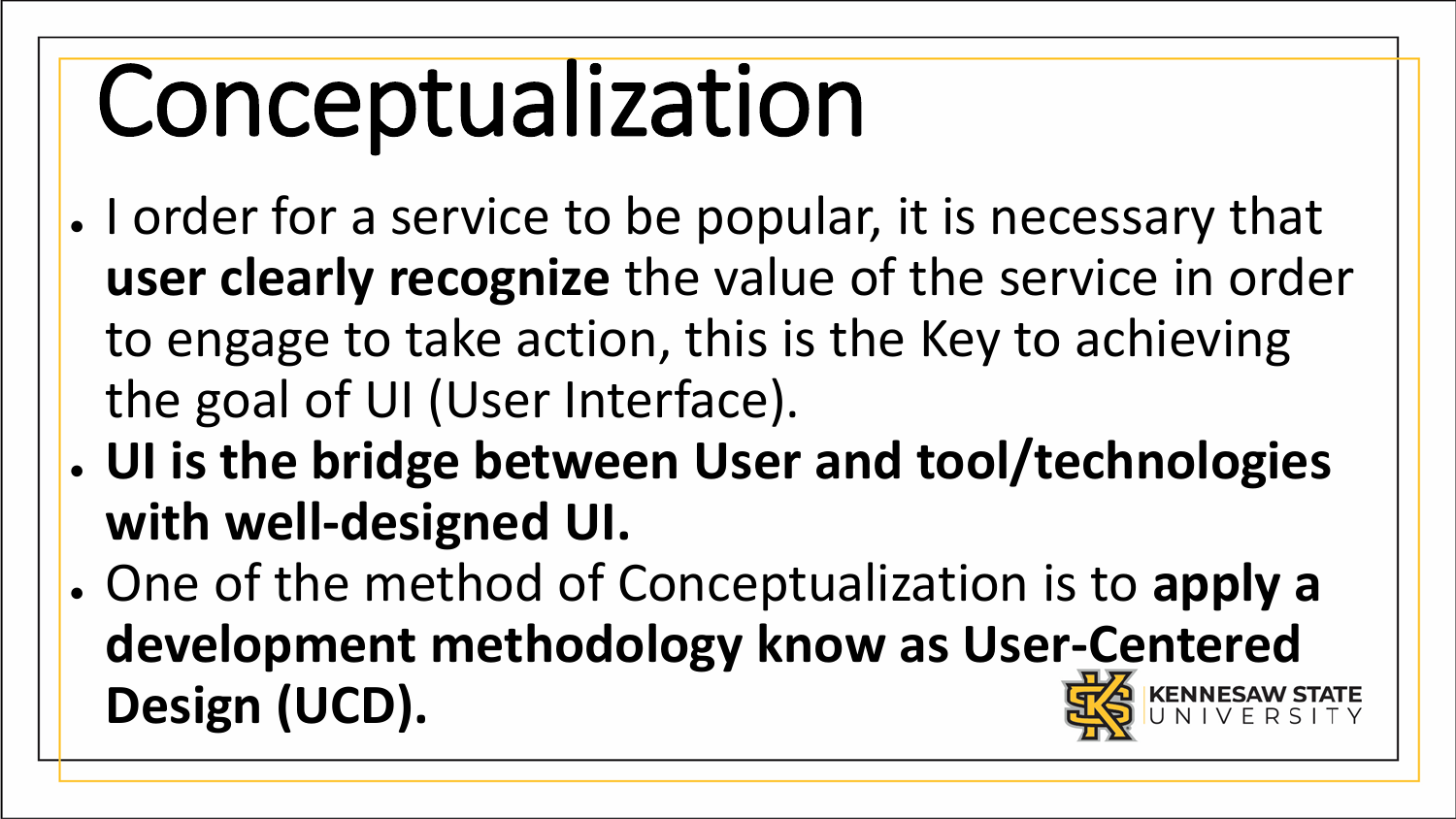# Conceptualization Cont...

. Since User is the Final viewer of product, **UI goal is to keep the User in mind.** . UCD-based development is one way to **minimizing the common pitfalls** of product/service that providers, developers /designers produce.

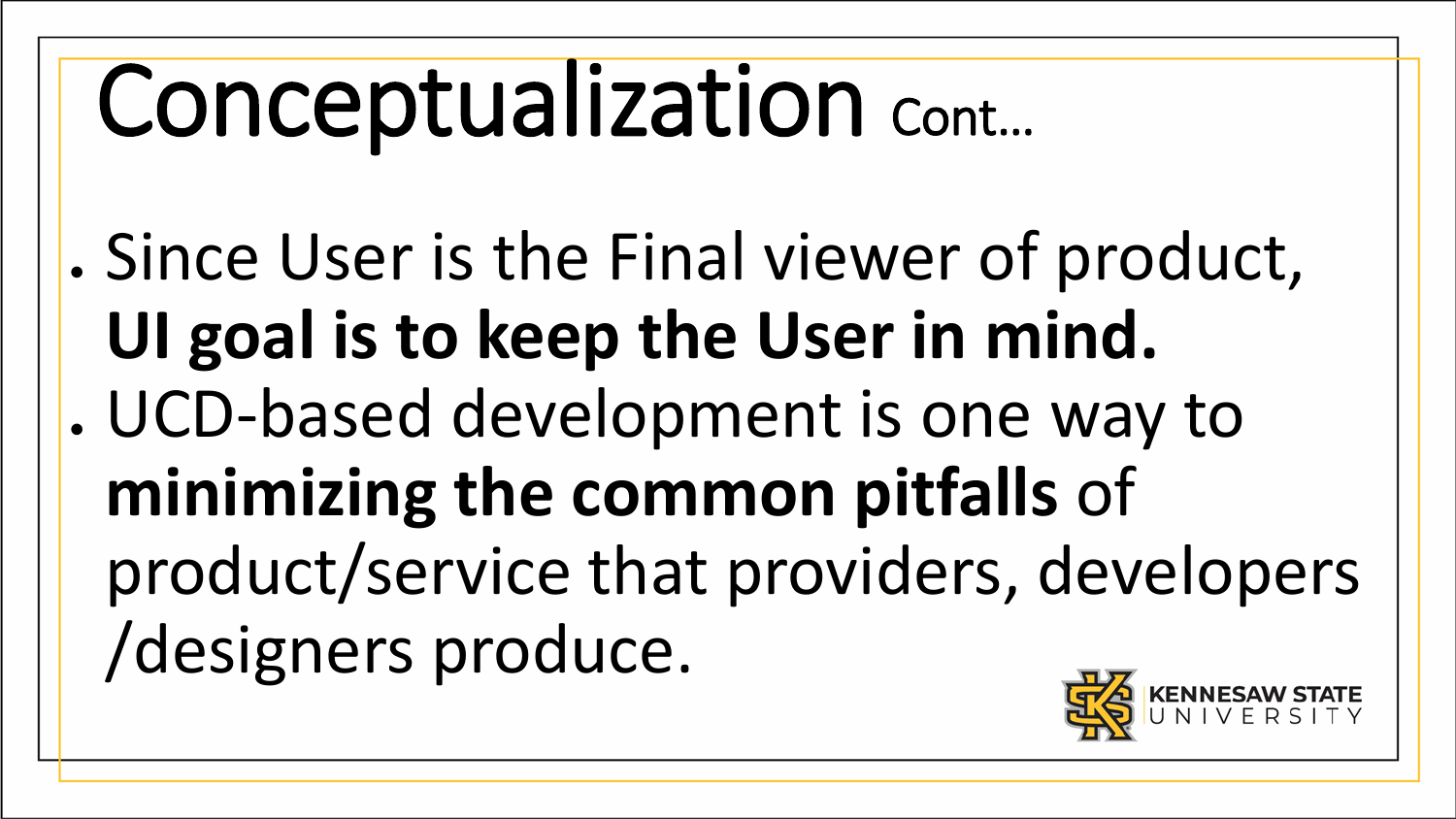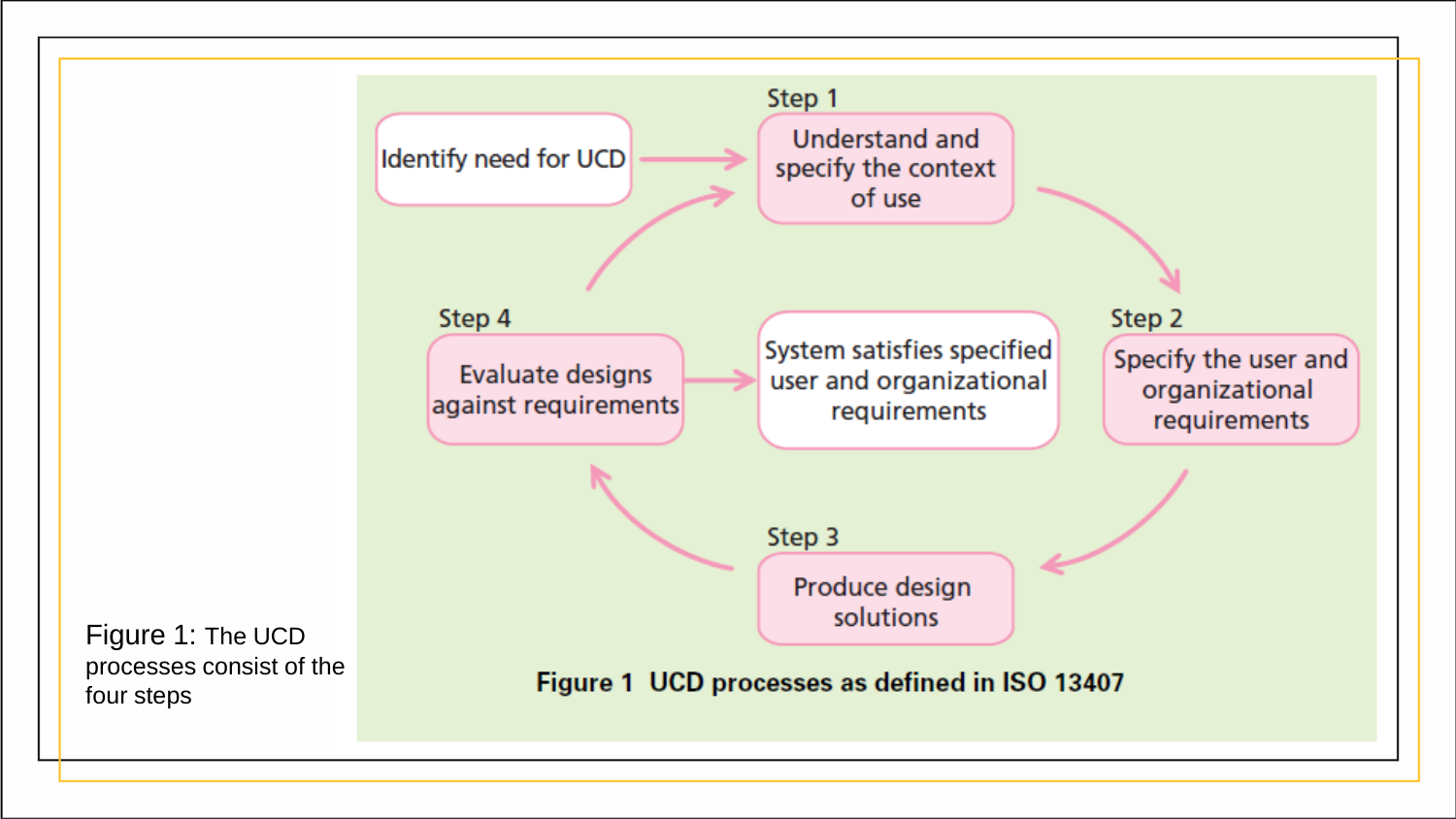# Conceptualization Phase

- The goal is to visualize several UI concepts and design appeal to User and advanced the design.
- Four Steps correspond with UCD processes in Figure 1
	- 1. Gather information
	- 2. Synthesize and determine focus areas
	- 3. Visualize several UI Concepts
	- 4. Screen the visualized UI to prototyping phase. **显**

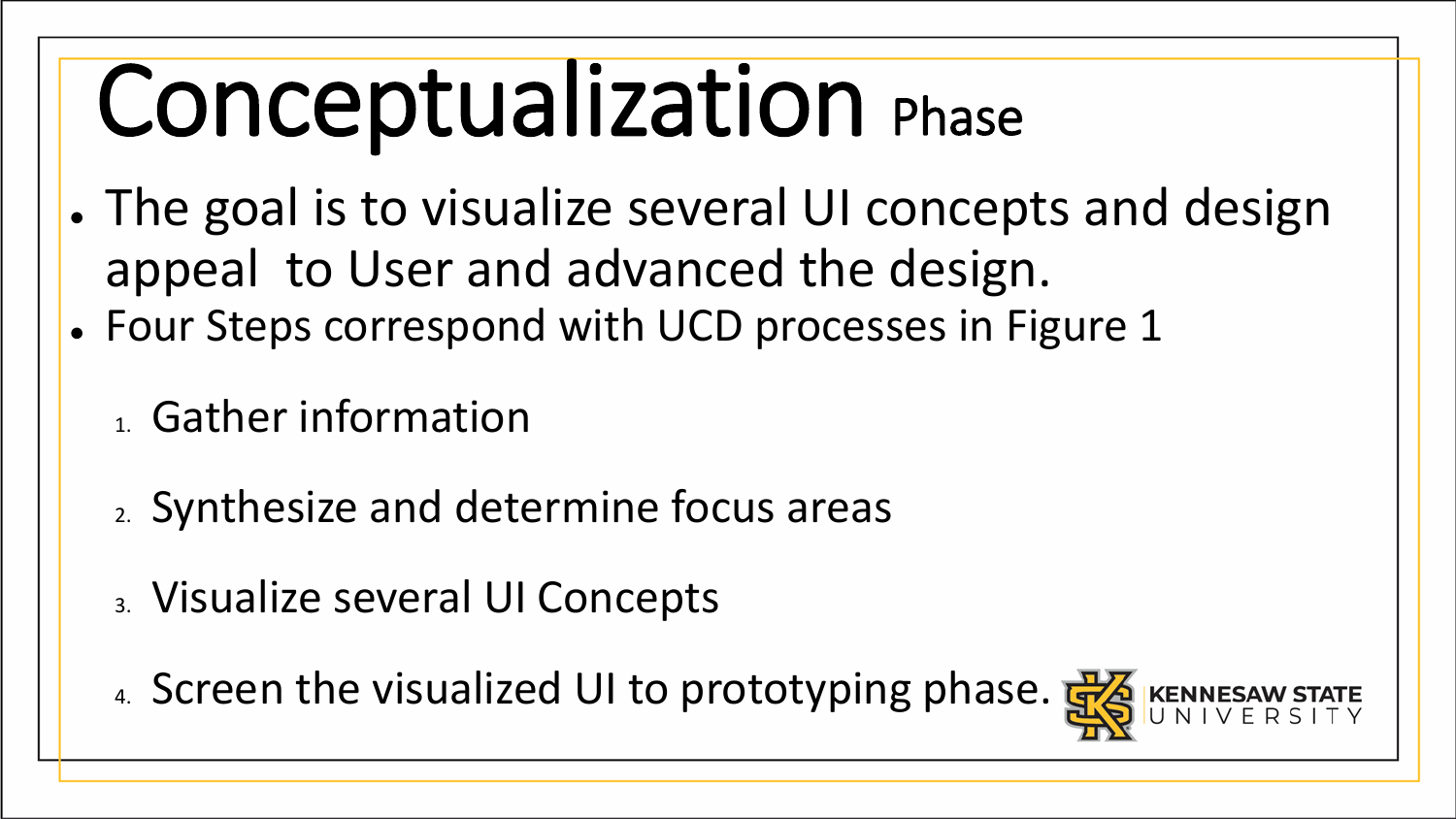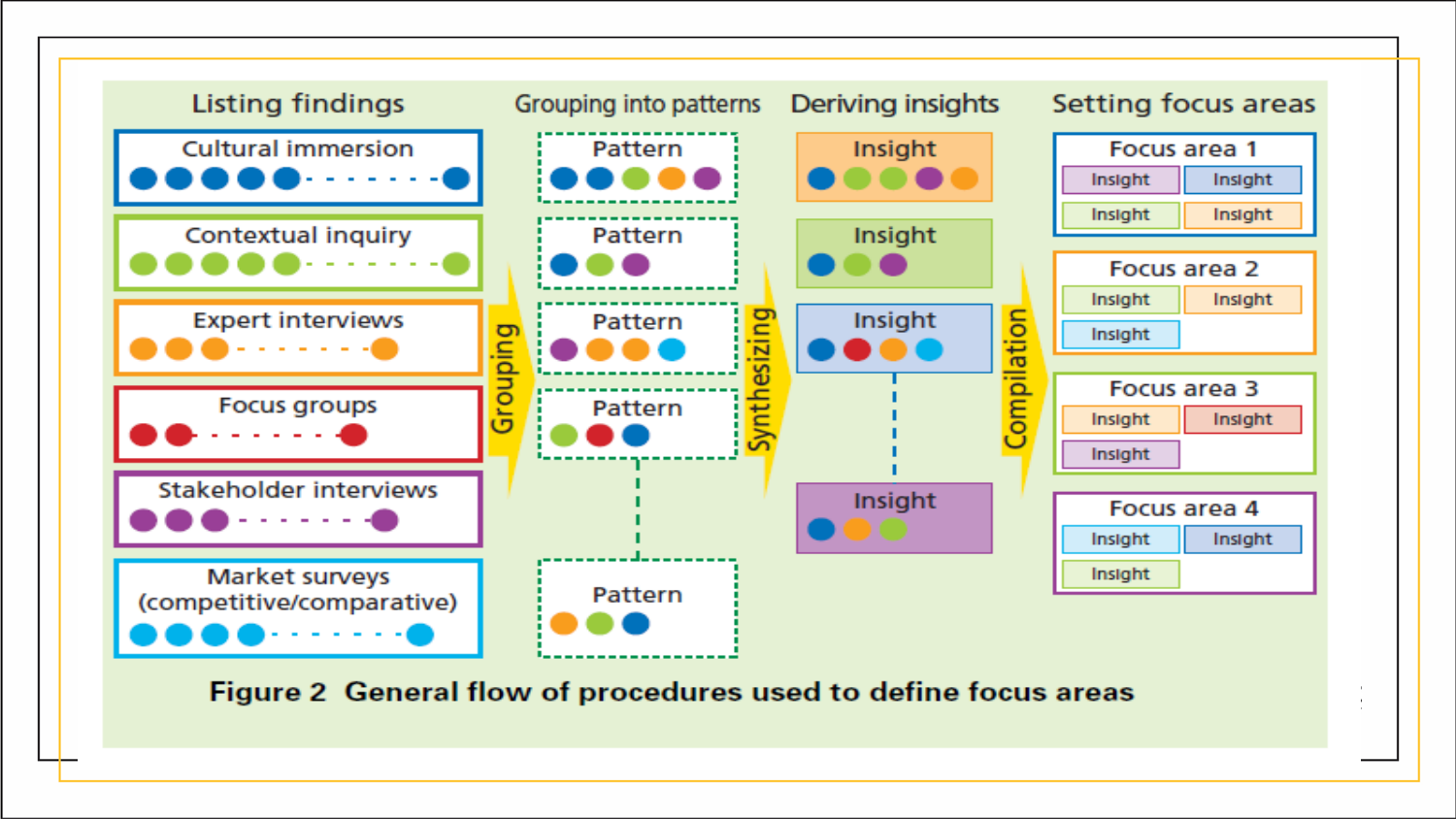#### **Focus areas**

#### **1. Extract Findings**

- **2. Define** Users
- **3. Create** a UI

prototype that present a

solution

**4. Evaluate** the UI prototype

#### **Streams**

What does it mean to activate mobile phones with a constant stream of people, rich-media, and information?

#### **Corresponding insights**



**Streams of information** 



**Streams of people** 

#### **Specialization**

How can we enable multitasking through multidevices in the mobile ecosystem?



**Specialty stores** 

**Many specialized devices** 

**Figure 3 Example focus areas and corresponding insights**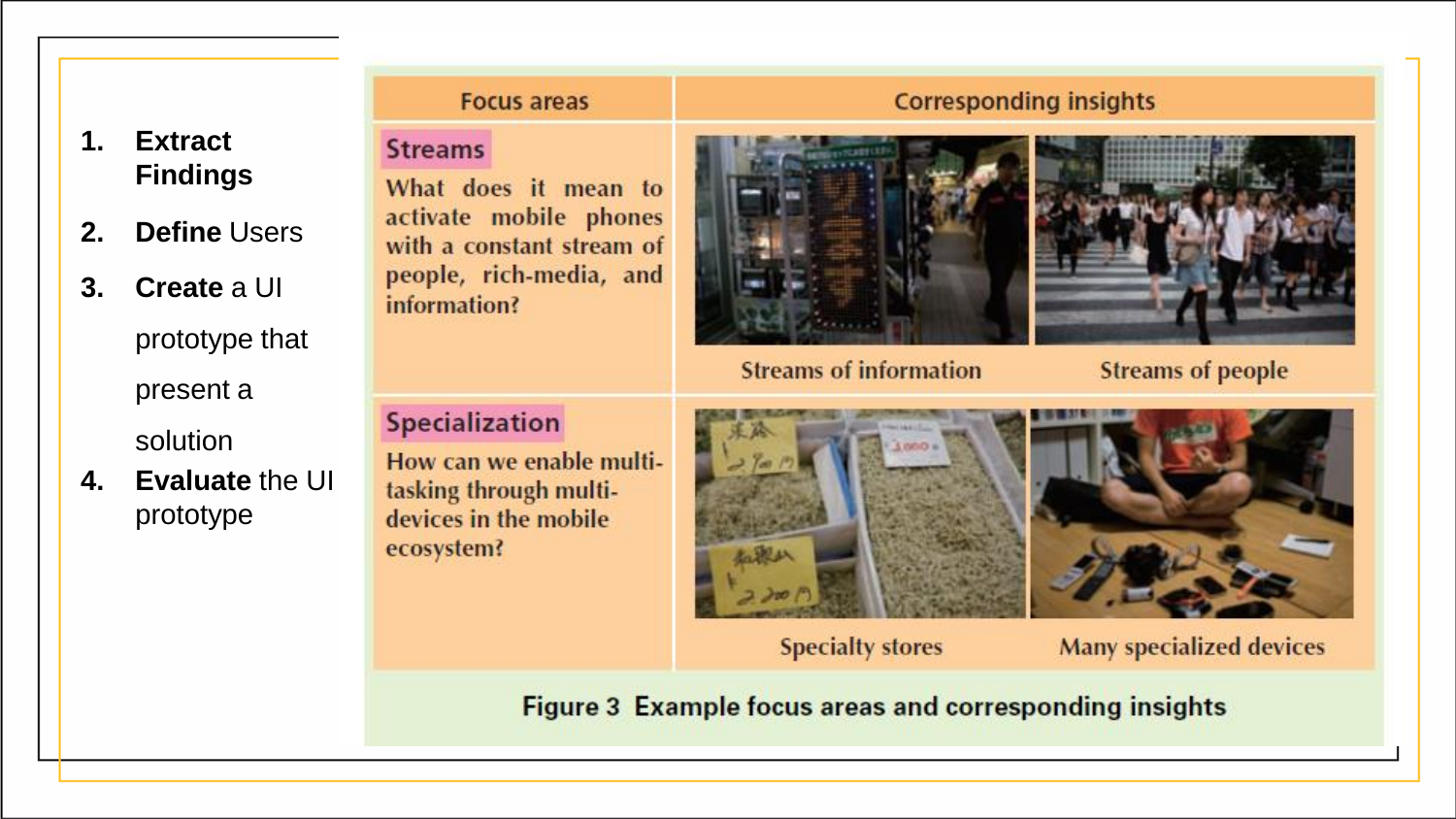## Introduction to the Prominence of UI Design

- Today we live in an age in which people can effectively use some of the most advanced pieces of technology without a complete because of the many developments of User Interface Design.
- **UI Design:** 
	- is a sub-set of interaction design primarily dealing with the **interactions involving people and machinery.**
	- "Designing interactive **products to support the way people communicate and interact in their everyday and working lives**" (Sharp, Rogers, Preece, 2015).

11

• became a prominent design focus because it allowed these advance machineries to become *wanted* instead of solely being *needed*.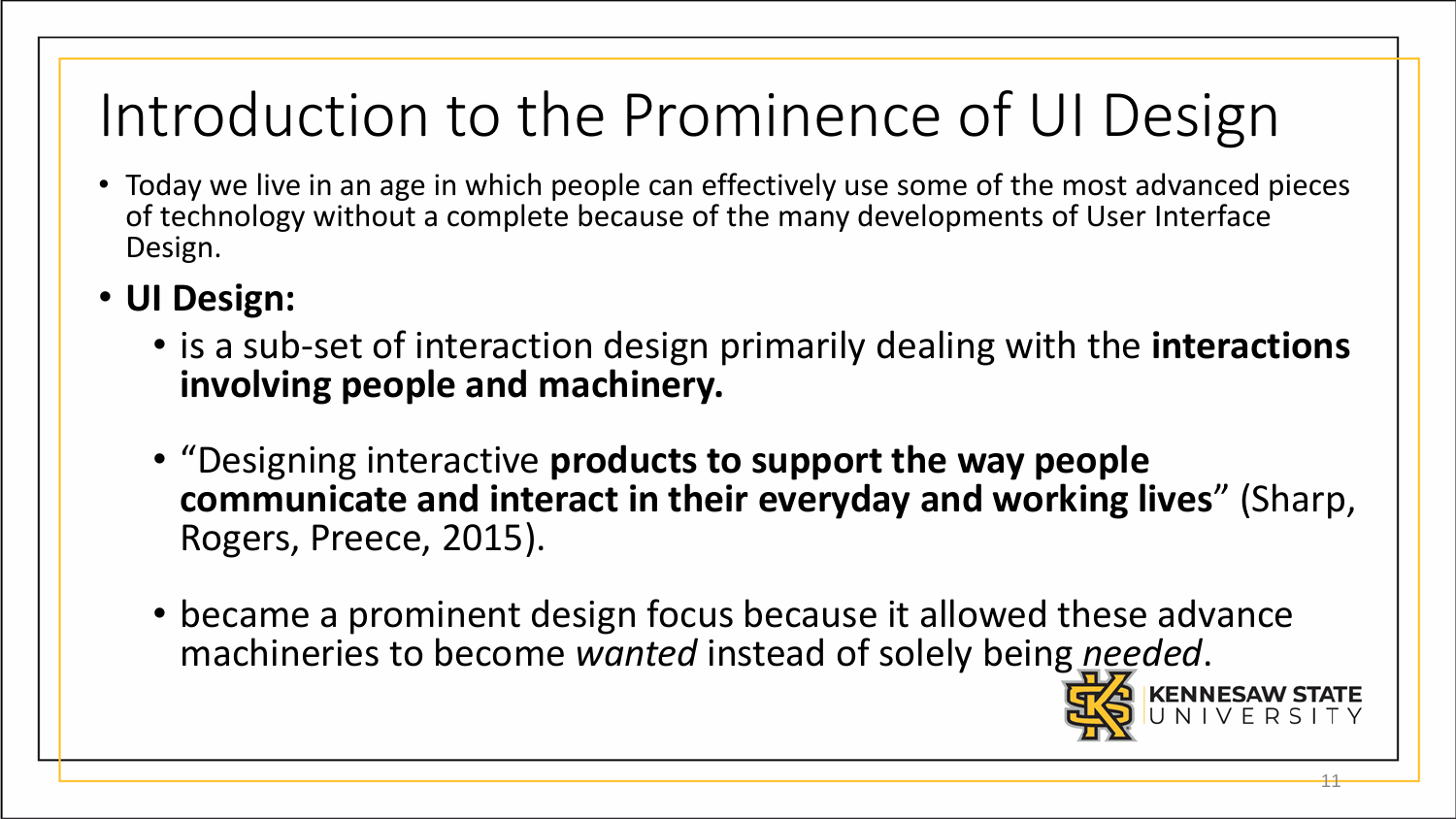#### Table 2 Check items used in heuristic evaluation

Is the system always keeping users informed about what is going on, through appropriate  $\overline{1}$ feedback within reasonable time? Is the system speaking the users' language, with words, phrases and concepts familiar  $\overline{2}$ to the user? Is there a clearly marked "emergency exit" to easily return the user to the previous state  $\overline{3}$ in case he/she makes a mistake? Is there a consistent set of rules (in operative structure and interface) from beginning  $\overline{a}$ to end in the system? 5 Is there a careful design which prevents a user error from occurring in the first place? Are there designs in place so that the user doesn't have to remember information 6 while using the system? Are there shortcuts or can users tailor frequent actions so that expert users can use  $\overline{7}$ the system efficiently? Are unneeded dialogues eliminated, and is the design minimalist and aesthetic? 8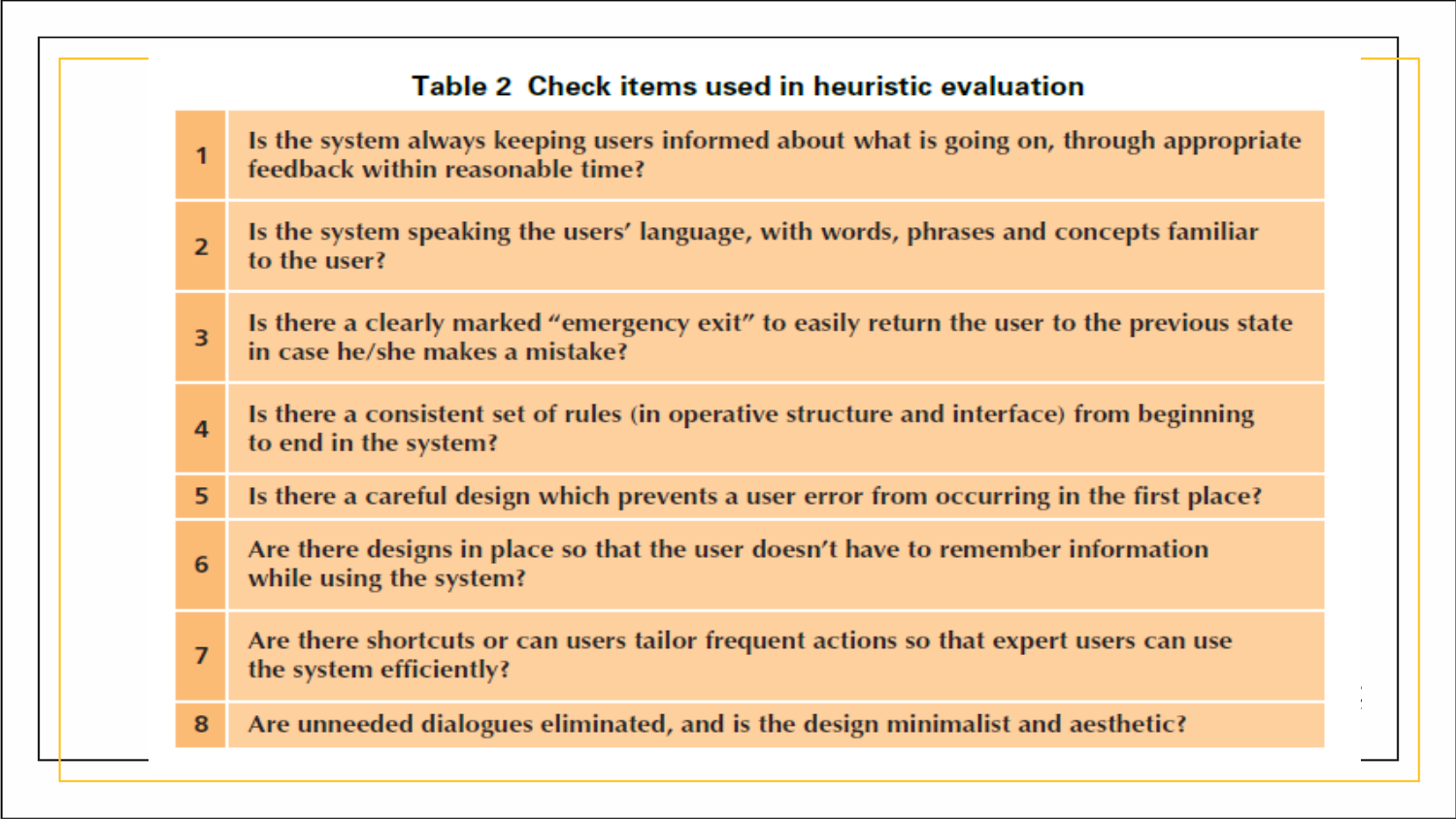# Problem and Design Environments and Models

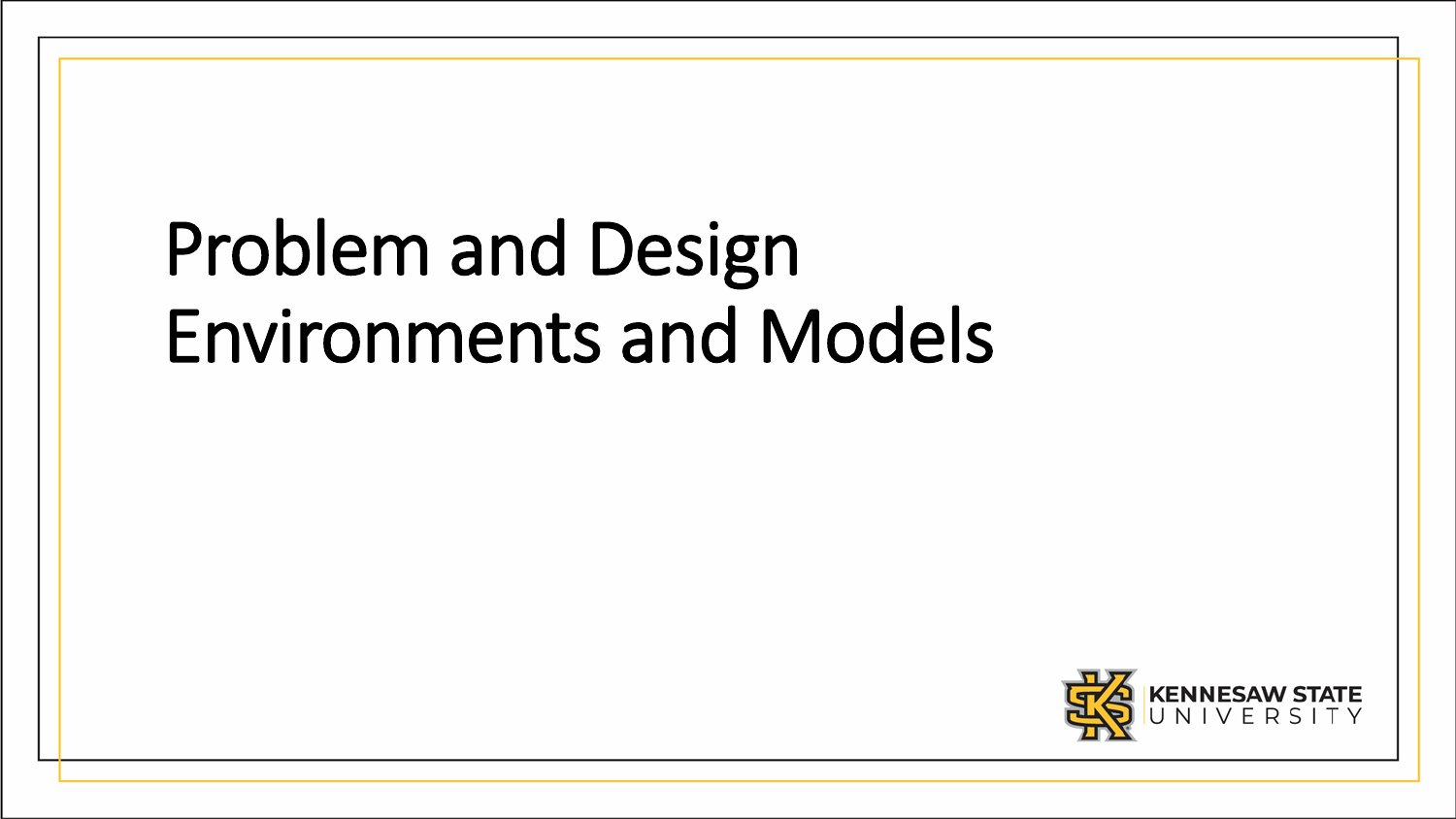### The Main Problems Plaguing Graphical User Interfaces (GUI)

- **Appear elements are not appealing**
	- A byproduct of bad user interface is having unappealing elements
- **Elements' on GUI is not functions obvious**
	- $\circ$  One should try and make the element obvious for the user so the user can properly navigate the user interface
- **Architecture is not well planned**
	- A poor architecture can be heavily detrimental to user engagibility
- **Incorrect requirement assumptions**
	- User Interfaces that does not properly meet the client's requirements will lead to poor business relationships.

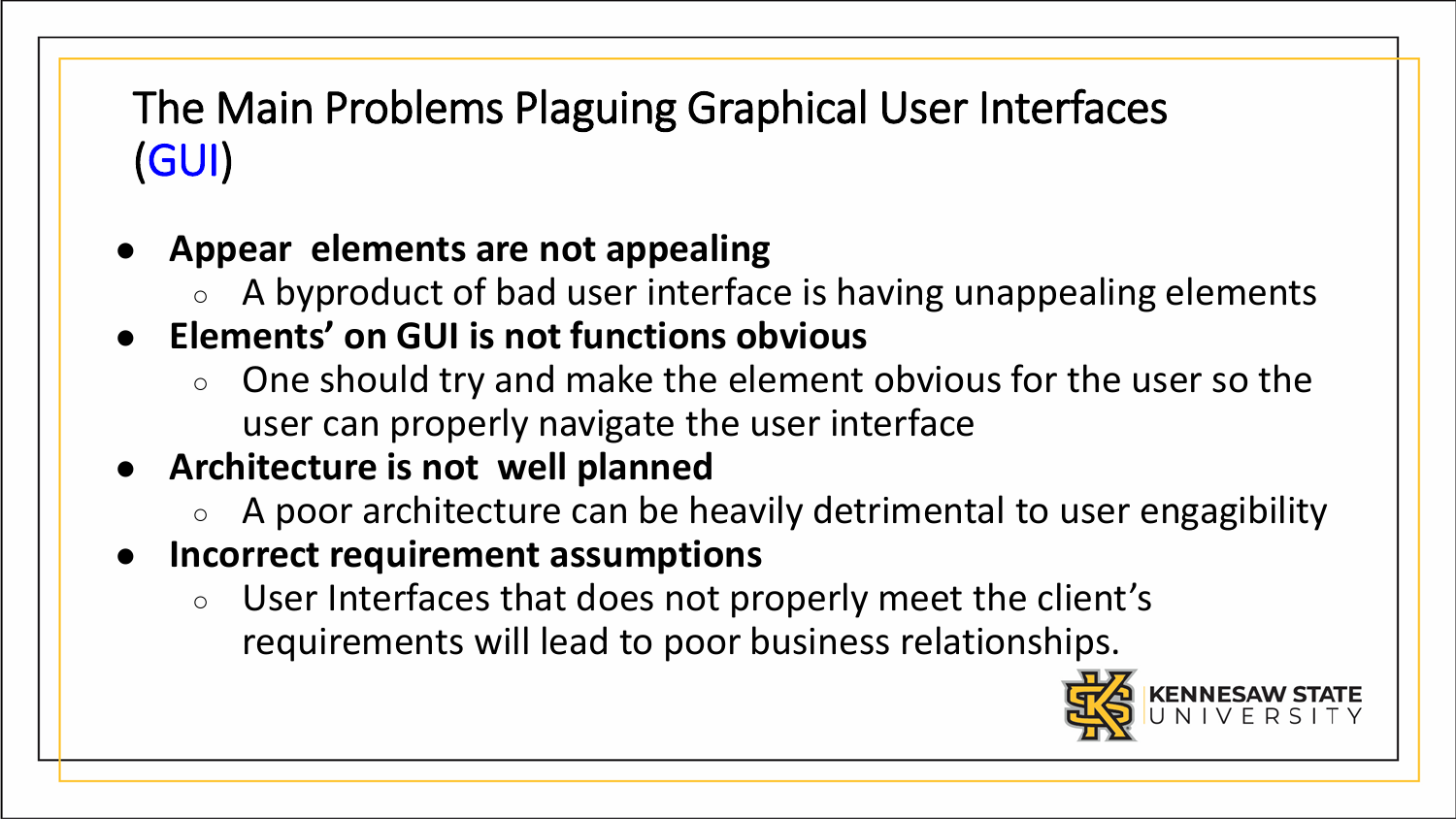*emotions and attitudes about using a particular product, system or service.* It includes the practical, experiential, affective, meaningful and valuable aspects of human–computer interaction and product ownership.

**User interface** (**UI**) **design** is the process of making interfaces in software or computerized devices with a focus on looks or style. Designers aim to create **designs** users will find easy to use and pleasurable.

**UI design** typically refers to graphical user interfaces but also includes others, such as voice-controlled ones.

# User Experience (UX) is a *person's* **What makes up a good UI?** emotions and attitudes about using **What makes up a good UI?**



**UI-DESIGN** 

**UX-DESIGN**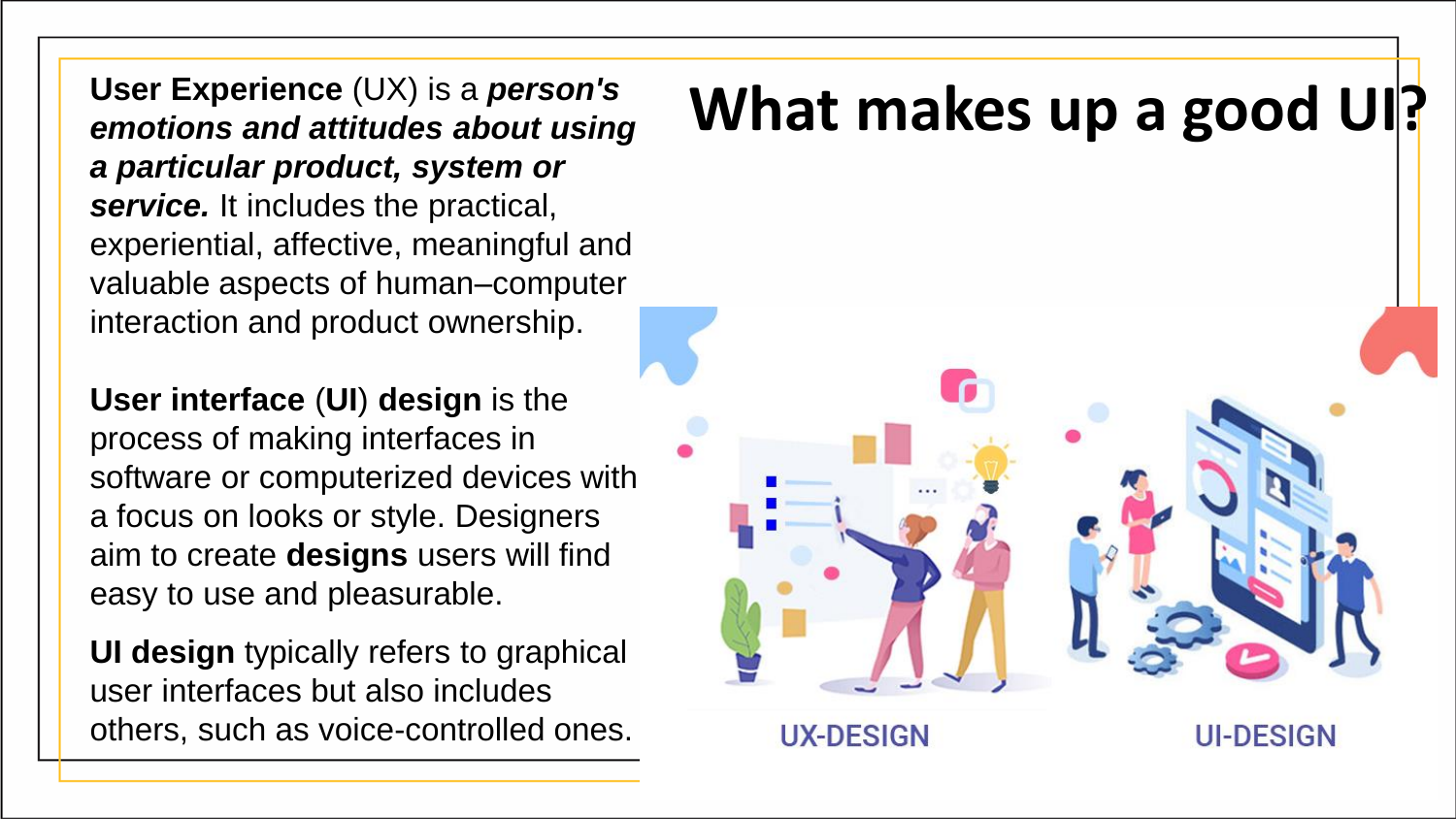### Common Characteristics of GUI

- Simplistic
- Concise
- Responsive
- Intuitive
- Efficient



Image courtesy: Android Police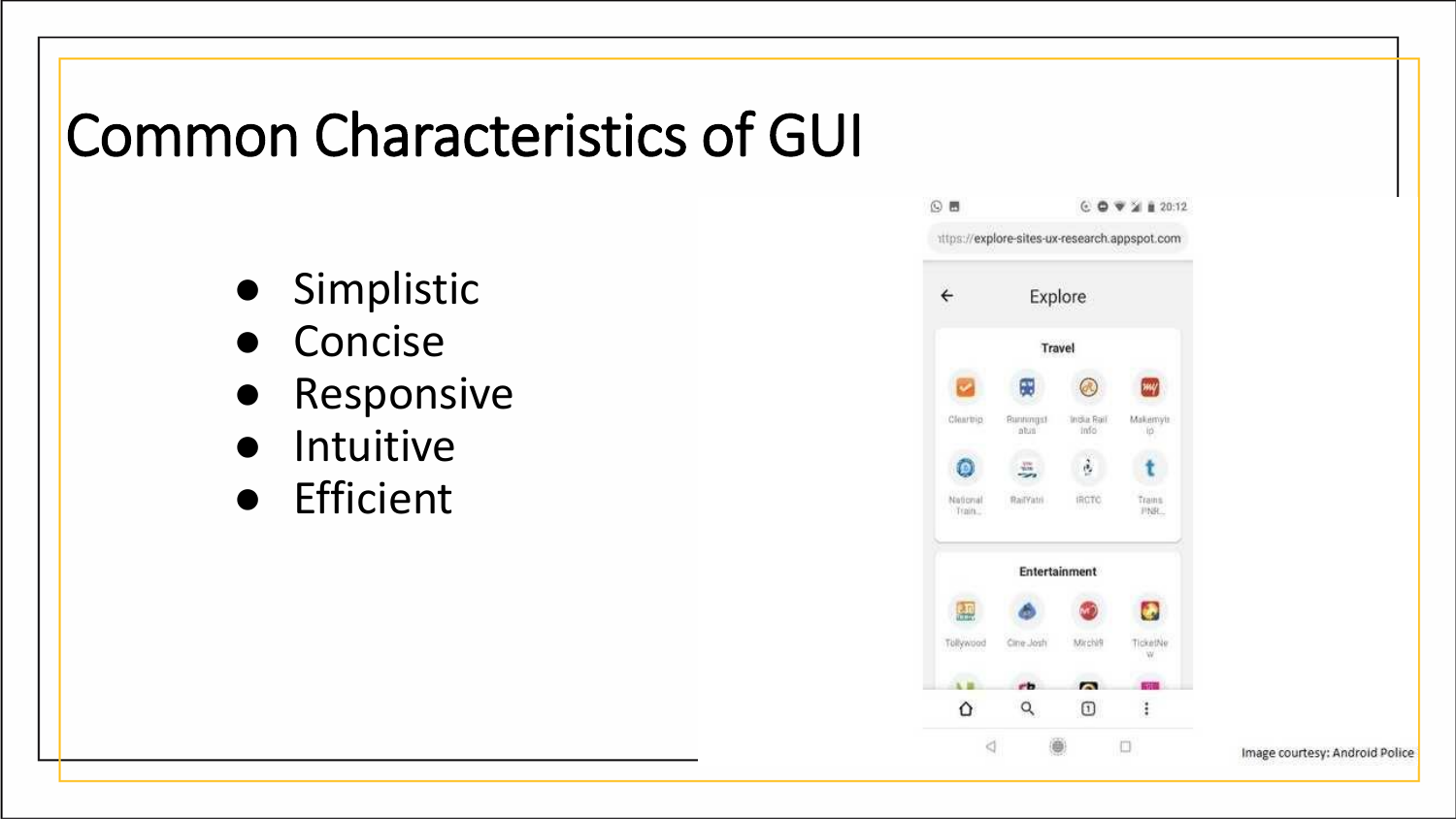## Principles of User Interface Design

#### ● **A good UI should be able to**

- properly capture and hold the user's attention and guide them to their desired goal.
- hand off control to the user.
- The feedback principle (an equal amount of output feedback for input) should be properly followed.
- located on one screen when possible.
- then the information should be located on as few screens as possible.

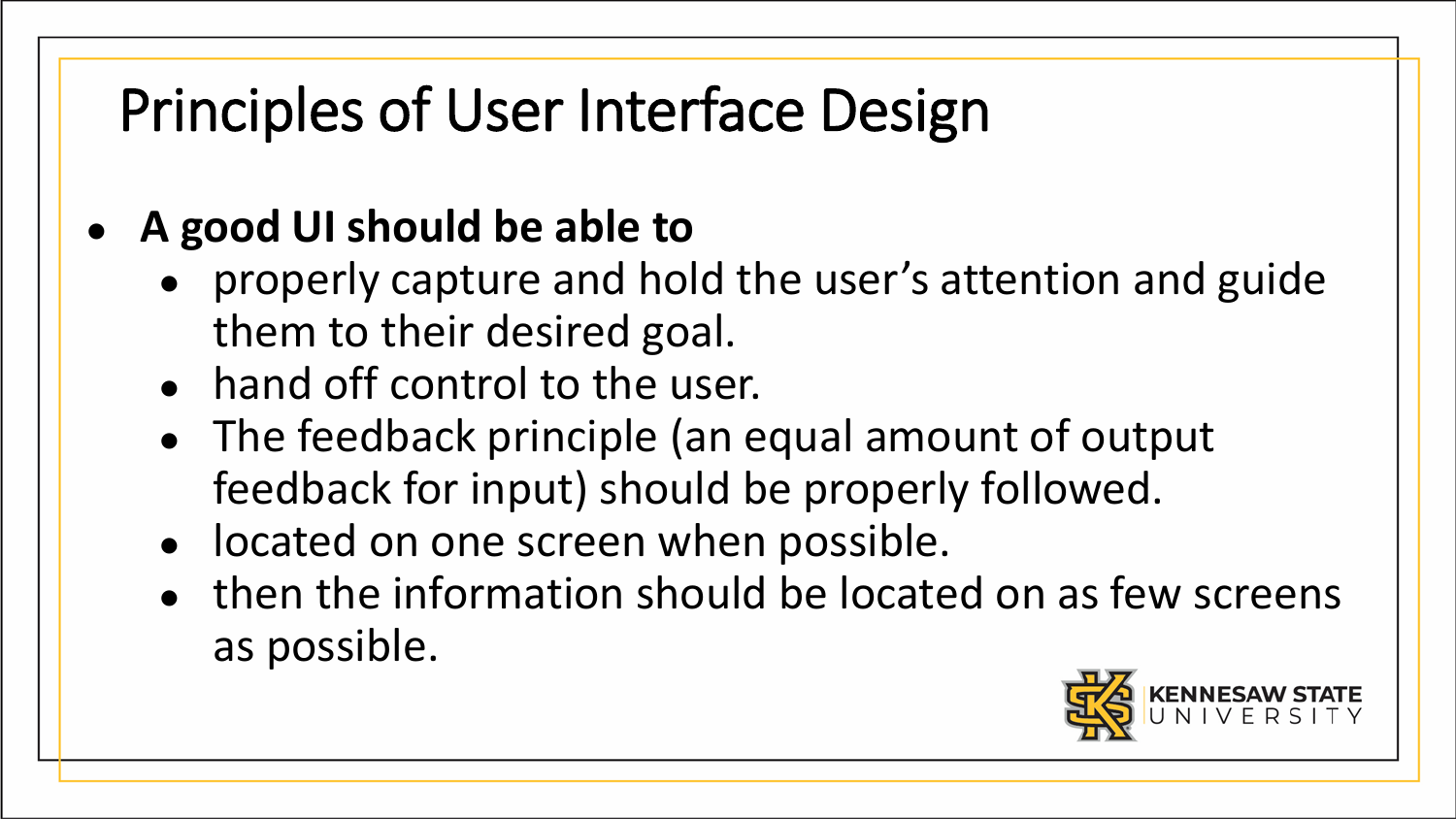## Principles of User Interface Design (cont.)

- The appearance of the interface should be consistent with its behavior.
- One should keep in mind critical incident technique, a method of gathering facts from domain experts and lesser experienced users to identify difficulties with the system, in order to create the best possible user interface interaction.
- Lastly, an emphasis should be placed on pleasing the largest possible amount of users, rather than focusing on the specific needs of each user.

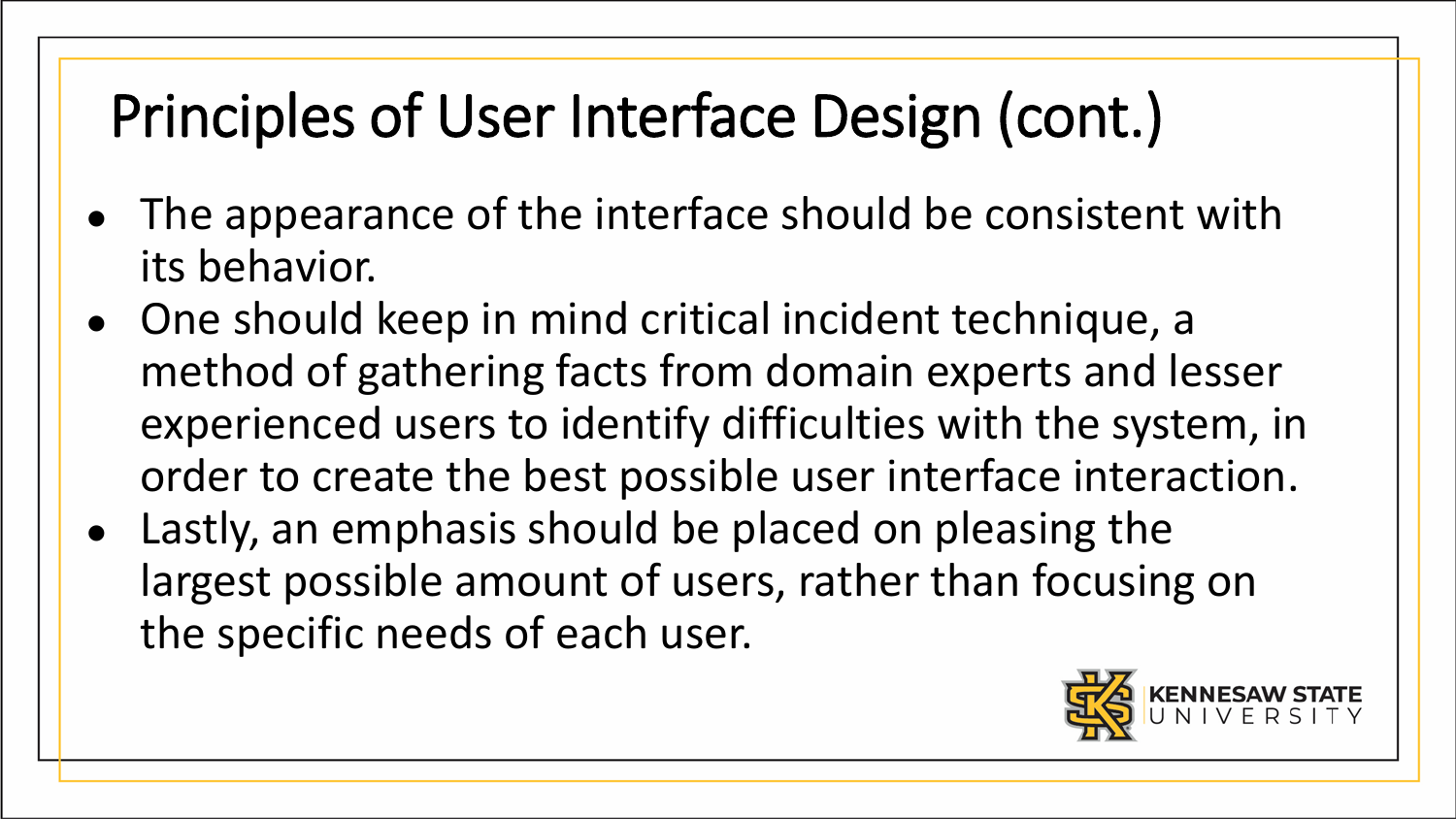### Characteristics of User Interface Design (cont.)

- Visualization is a major aspect that can make or break a program in both the eyes of the consumer and the eyes of a customer.
- Poor visualization can lead to an overcrowded user interface or even an interface that visually is unappealing.
- Poor visualization also leads to poor user retention.
- An unresponsive design can lead a consumer to think the website/device is not functioning properly.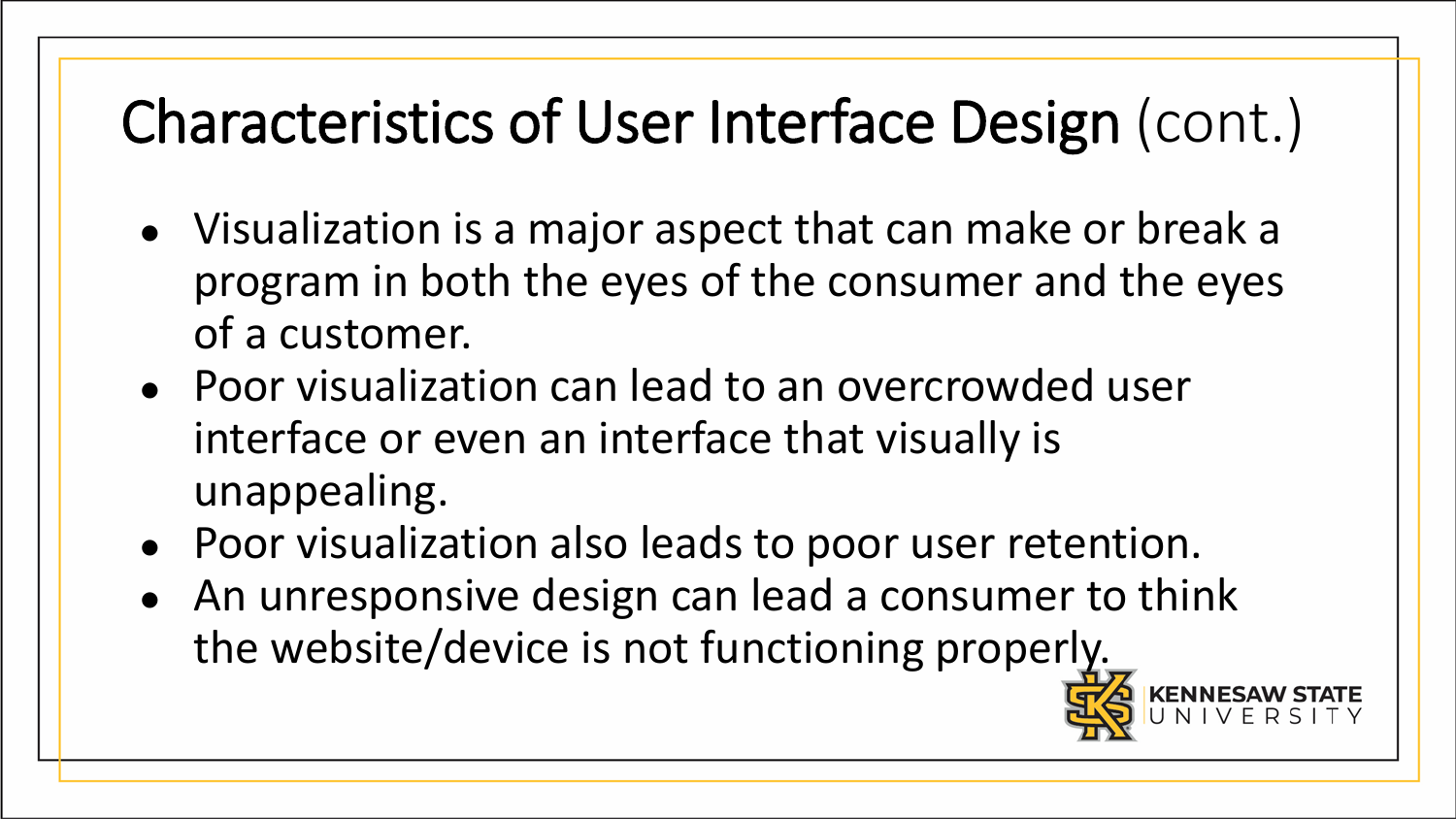### Guidelines, Theories, Principles, Models, and Frameworks



Ruby on Rails, or Rails, is a server-side web application framework written in Ruby under the MIT License. Rails is a model–view–controller framework, providing default structures for a database, a web service, and web pages.

Django is a Python-based free and open-source web framework, which follows the model-template-view architectural pattern. It is maintained by the Django Software Foundation, an independent organization established as a 501 non-profit.

Django's primary goal is to ease the creation of complex, database-driven websites.





JavaScript (JS) is a lightweight, interpreted, or just-in-time compiled programming language with first-class functions.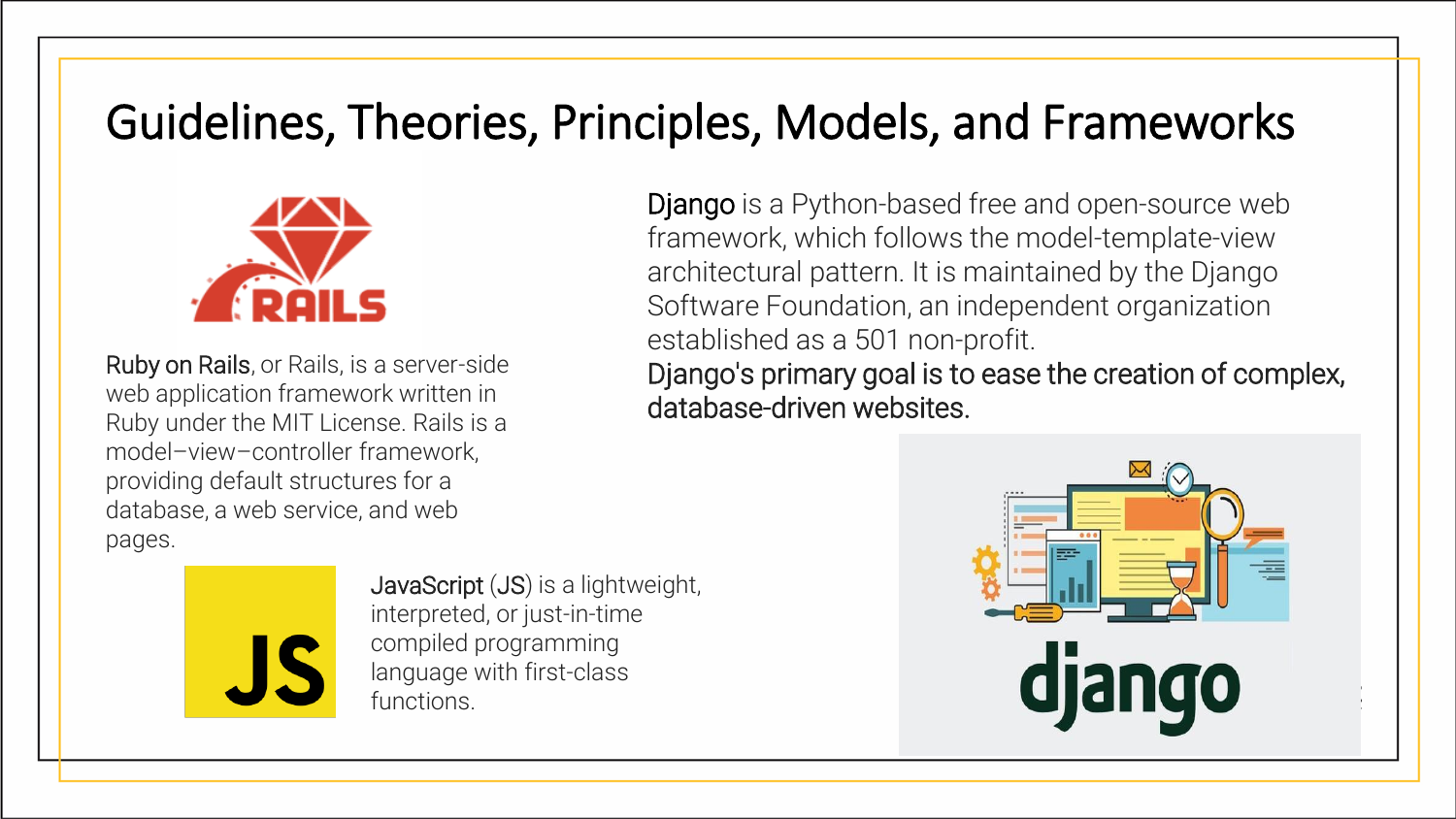## Proper Guidelines for User Interface

- The user interface should **properly scale** with the computer competency of the average user.
	- *A computer literate user will not need as many buttons and bars compared to a computer illiterate user.*
- Any corporation should make sure they're appropriately meeting their established style guidelines.
	- *Every major corporation shall have a style guideline so that all corporate products have a similar look and design*
- There should be a clear and concise outline for the flow of the user interface.
	- *This will help reduce the number of lost consumers when navigating the website.*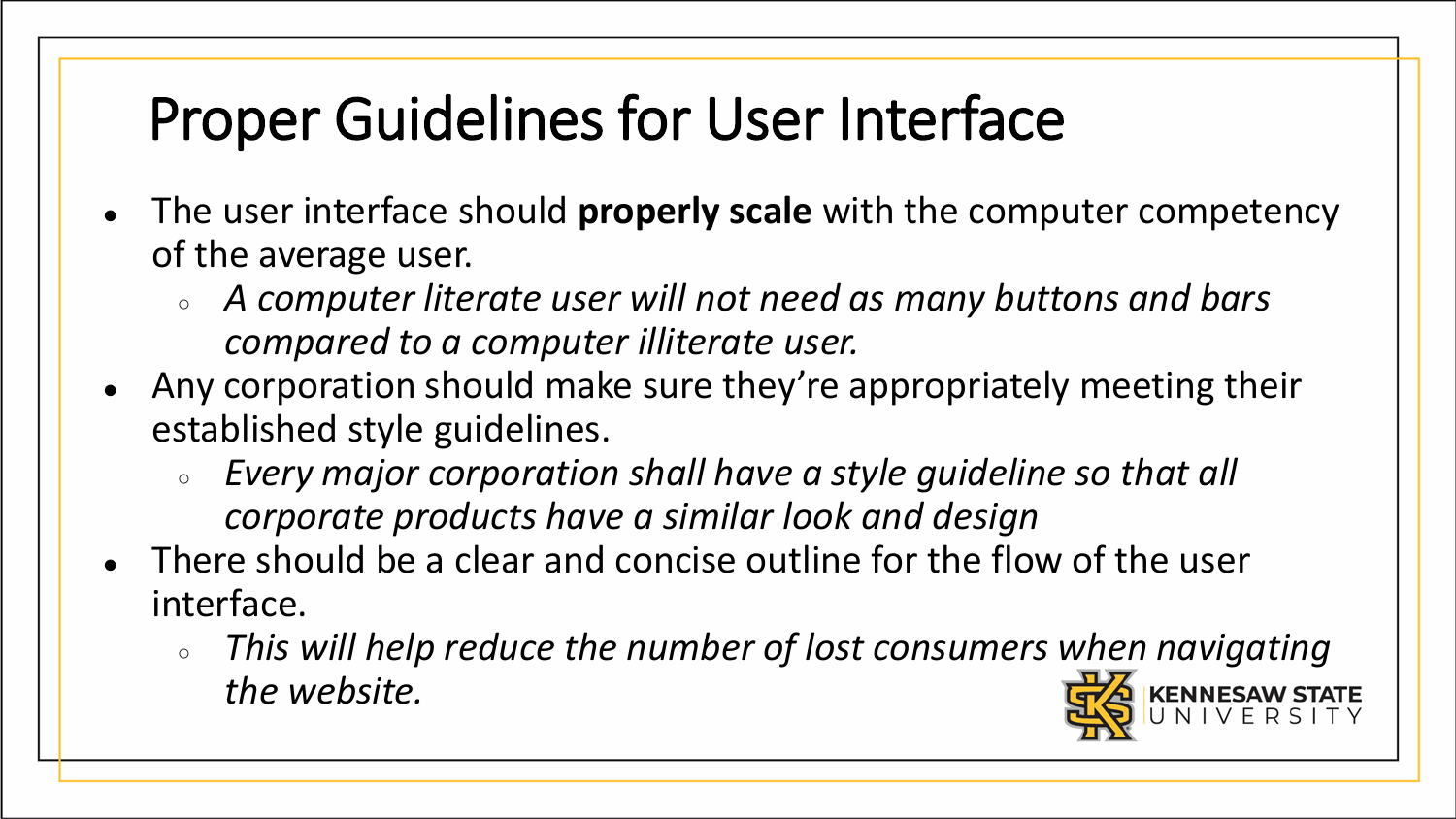### GUI Frameworks

- A framework
	- refers to the the software tools used to build software programs that run on the web.
	- used by both front-end and back-end developers.
	- provide longevity and enforce good coding practices.
	- have great community support which can heavily reduce the amount of debugging needed.
- Most common languages that use frameworks are:
	- Javascript and Ruby.